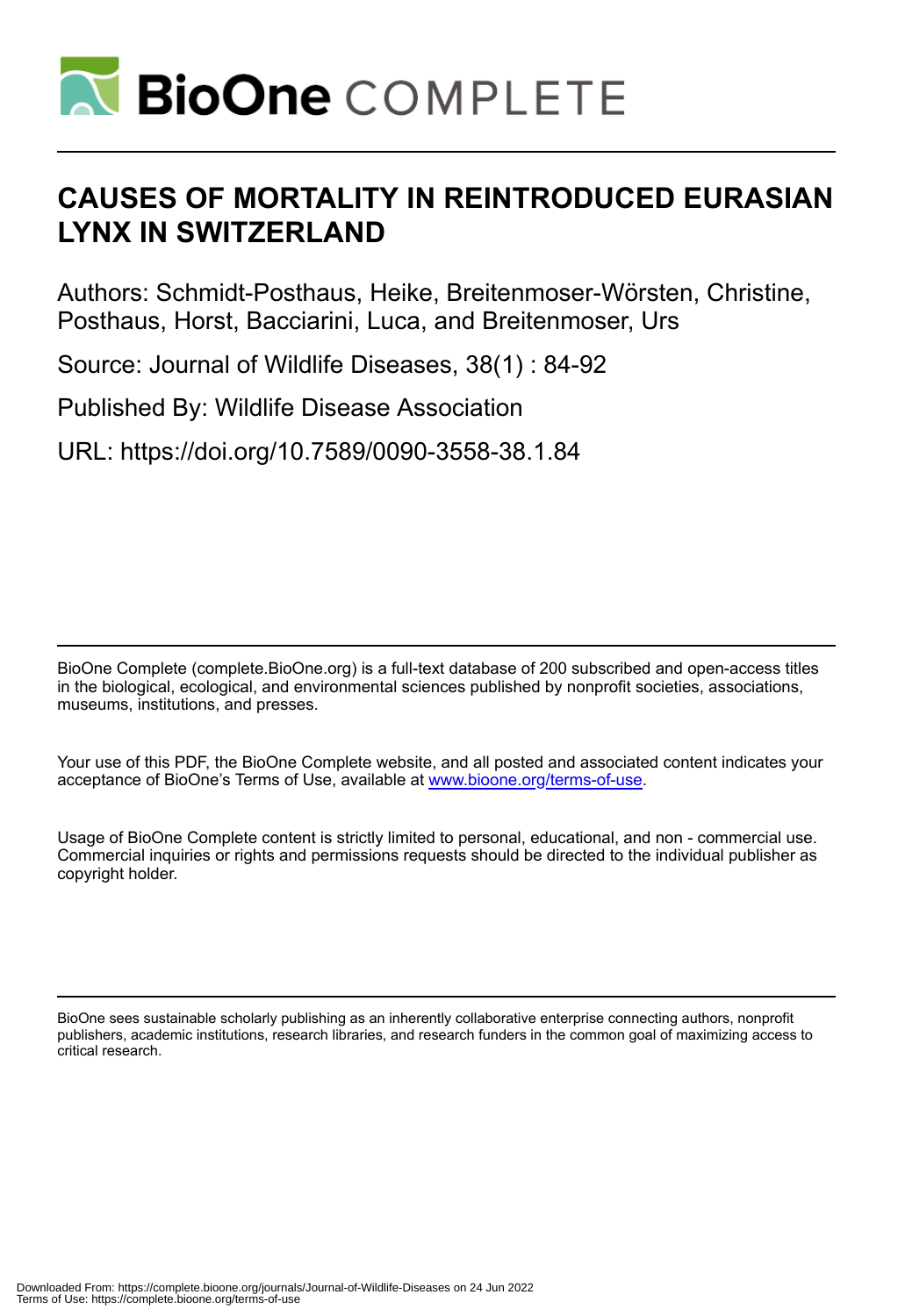# **CAUSES OF MORTALITY IN REINTRODUCED EURASIAN LYNX IN SWITZERLAND**

**Heike Schmidt-Posthaus,**1,4 **Christine Breitenmoser-Wu¨rsten,**<sup>2</sup> **Horst Posthaus,**<sup>1</sup> **Luca Bacciarini,**<sup>1</sup> **and Urs Breitenmoser**<sup>3</sup>

1 Centre for Fish and Wildlife Health, Institute of Animal Pathology, University of Bern, Länggass-Strasse 122, 3012 Bern, Switzerland

<sup>2</sup> KORA (Coordinated research projects for conservation and management of predators in Switzerland), Thunstrasse 31, 3074 Muri/Bern, Switzerland

<sup>3</sup> Institute of Veterinary-Virology, University of Bern, Länggass-Strasse 122, 3012 Bern, Switzerland

<sup>4</sup> Corresponding author (e-mail: heike.schmidt@itpa.unibe.ch)

ABSTRACT: Seventy-two lynx, found dead in the Swiss Alps and the Jura Mountains (Switzerland) from 1987–99, were evaluated to determine the cause of death. Seventy-two per cent (52/72) of all animals died because of noninfectious diseases or causes such as vehicular collision and poaching. Eighteen percent (13/72) died from infectious diseases, including some which could have been transferred to the lynx from domestic animals or other wild animals such as panleukopenia and sarcoptic mange. If only radio-tagged animals (included in a monitoring program) were taken into consideration, the percentage of mortality caused by infectious diseases rose to 40%, indicating that infections might be underestimated in randomly found mortality events. We hypothesize that even a few cases of infections in a small population like the lynx, which are additionally threatened by noninfectious causes, may threaten the long term survival of the population.

*Key words: Lynx lynx,* mortality, infectious disease, noninfectious mortality causes, reintroduced population.

### **INTRODUCTION**

The Eurasian lynx (*Lynx lynx*) was eradicated in Switzerland and many other countries in central and western Europe at the end of the 19th century (Schauenberg, 1969; Eiberle, 1972). Due to improved habitat conditions and recovery of the prey base in the 20th century, lynx were reintroduced into the Alps of Switzerland, Austria, and Italy and into the adjacent Jura Mountains in Switzerland and Dinaric Mountains in Slovenia in the 1970s (Breitenmoser and Breitenmoser-Würsten, 1990). In Switzerland, two small distinct lynx populations developed after an expansion during the 1970s and 1980s (Breitenmoser, 1998). One population is located in the Swiss Alps extending slightly into France and Italy and one in the Jura Mountains of Switzerland and France. Each population was estimated to consist of approximately 50 adult resident individuals (Breitenmoser et al., 1998). After the first population growth phase, the expansion halted in spite of the fact that suitable habitat was still available, especially in the Alps (Breitenmoser, 1998). Mortality

among juveniles and adults was estimated to be high in both populations (Haller, 1992; Breitenmoser et al., 1993; Breitenmoser et al., 1998), primarily due to human related causes, including vehicular collisions and poaching. The lynx is a protected species (Swiss Federal Law on the Hunting and Protection of Free Living Mammals and Birds (JSV), 1988) and the wildlife units of the Swiss cantons are obliged to report any lynx mortality.

The aims of this study were to provide qualitative information on lynx mortality in Switzerland and to evaluate the importance of different causes of mortality with regard to their effects on long-term population stability.

Published reports of similar investigations on wild feline populations are rare (Watson et al., 1981; Heidt et al., 1988; Roelke et al., 1993). Causes of mortality in free-ranging Eurasian lynx also rarely have been documented until now (Stahl and Vandel, 1999). It is known that lynx are affected by sarcoptic mange (Mörner, 1992), trichinellosis (Oksanen et al., 1998), rabies (Matjuschkin, 1978; Stahl and Van-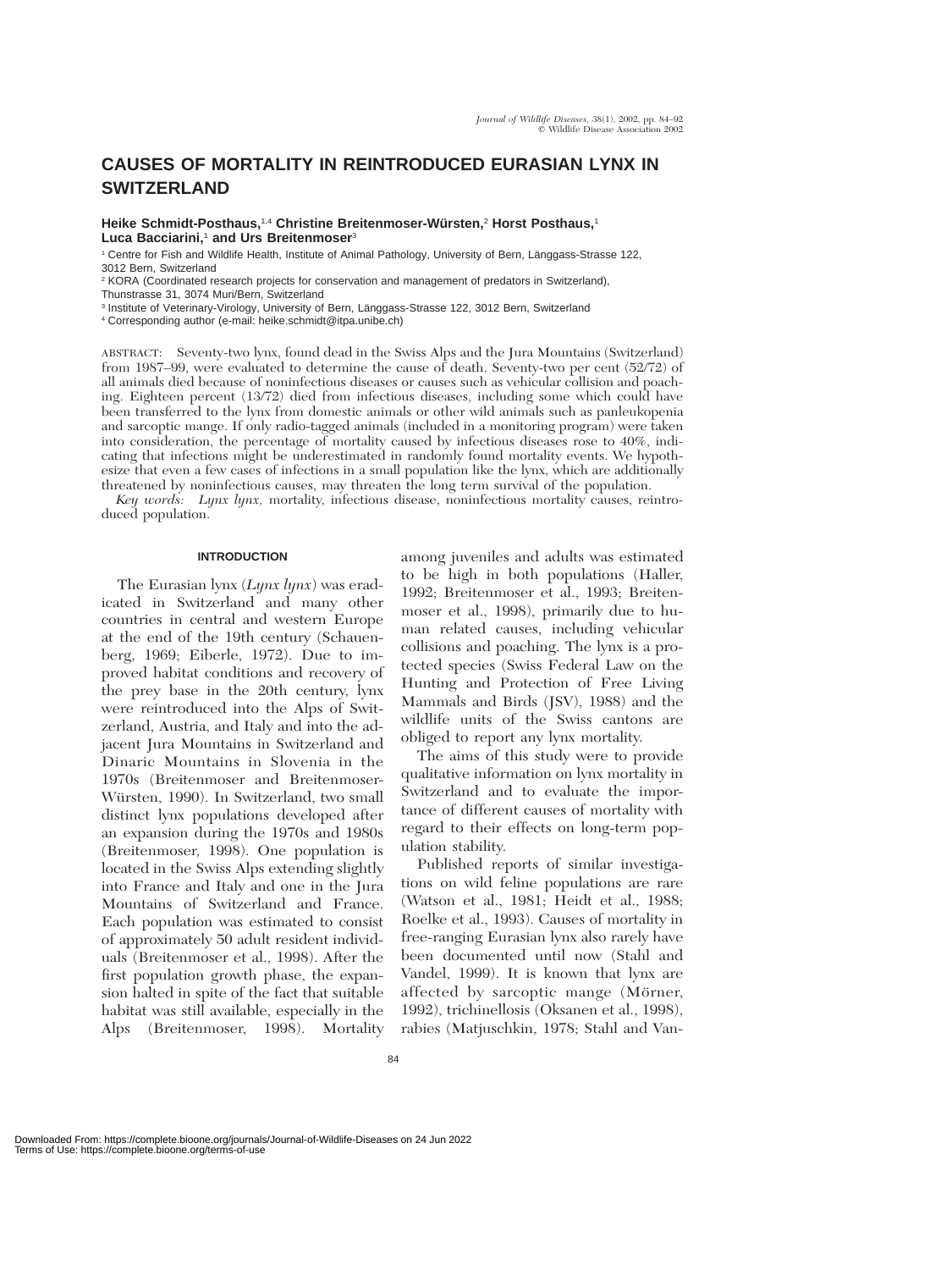

FIGURE 1. Distribution of dead lynx found in the Alps and the Jura Mountains of Switzerland. Areas surrounded by bold lines are the Jura Mountains (J), Central Alps (C), Northwestern Alps (N), and Southwestern Alps (S). Major rivers and lakes are shown. Animal locations outside Switzerland are from individuals trapped and radio-collared in Switzerland that dispersed into France.

del, 1999), and panleukopenia (Stahl and Vandel, 1999), but little is known about the relative importance of these mortality factors in the population as a whole.

#### **MATERIALS AND METHODS**

Since 1983, lynx have been followed by means of radiotelemetry in different study areas in the Alps (Haller, 1992; Breitenmoser and Haller, 1993; Breitenmoser et al., 1998) and the Jura Mountains (Breitenmoser et al., 1993). Since 1987, lynx carcasses which were found in connection with the radiotelemetry program and those reported to the state game wardens were sent to the Institute of Animal Pathology (IAP), University of Bern, for postmortem examination. On four animals the necropsy was performed in other institutes (Institute Galli Valerio, Lausanne, Switzerland; Laboratoire Vétérinaire Départemental, Lons-le-Saunier, France) and only part of the material was sent to the IAP. For our study, material (whole carcasses or parts of the body) from 72 lynx examined between 1987 and 1999 was available.

Eight animals were found still alive, but had to be euthanized because of severe debilitation using 400 mg $\rm kg^{-1}$  pentobarbital intraperitonaly (Vetanarcol-, Veterinaria AG, Zurich, Switzerland). We differentiated between the populations in the Alps and the one in the Jura Mountains, with the Alpine population further subdivided into central, northwestern, and southwestern subpopulations (Fig. 1). Three age groups were distinguished: juveniles (animals less than 10 mo of age), subadults (females  $\leq$ 2 yr, males -3 yr), and adults (females 2 yr, males  $>3$  yr). If unknown, the age was estimated by means of cementum-annuli method (Jensen and Nielson, 1968). All whole carcasses were measured and weighed, and a complete necropsy was performed. Ectoparasites were identified on the basis of typical morphologic characteristics (Rommel et al.,  $2000$ ). Fecal samples of 58 lynx were examined for protozoan and helminthic parasites using  $ZnCL<sub>2</sub>/$ NaCl and NaCl floatation methods and Baermann method (Rommel et al., 2000). Examination for *Trichinella* sp. using the digestion method (OIE Manual, 1996) on diaphragm muscle was started in April 1998.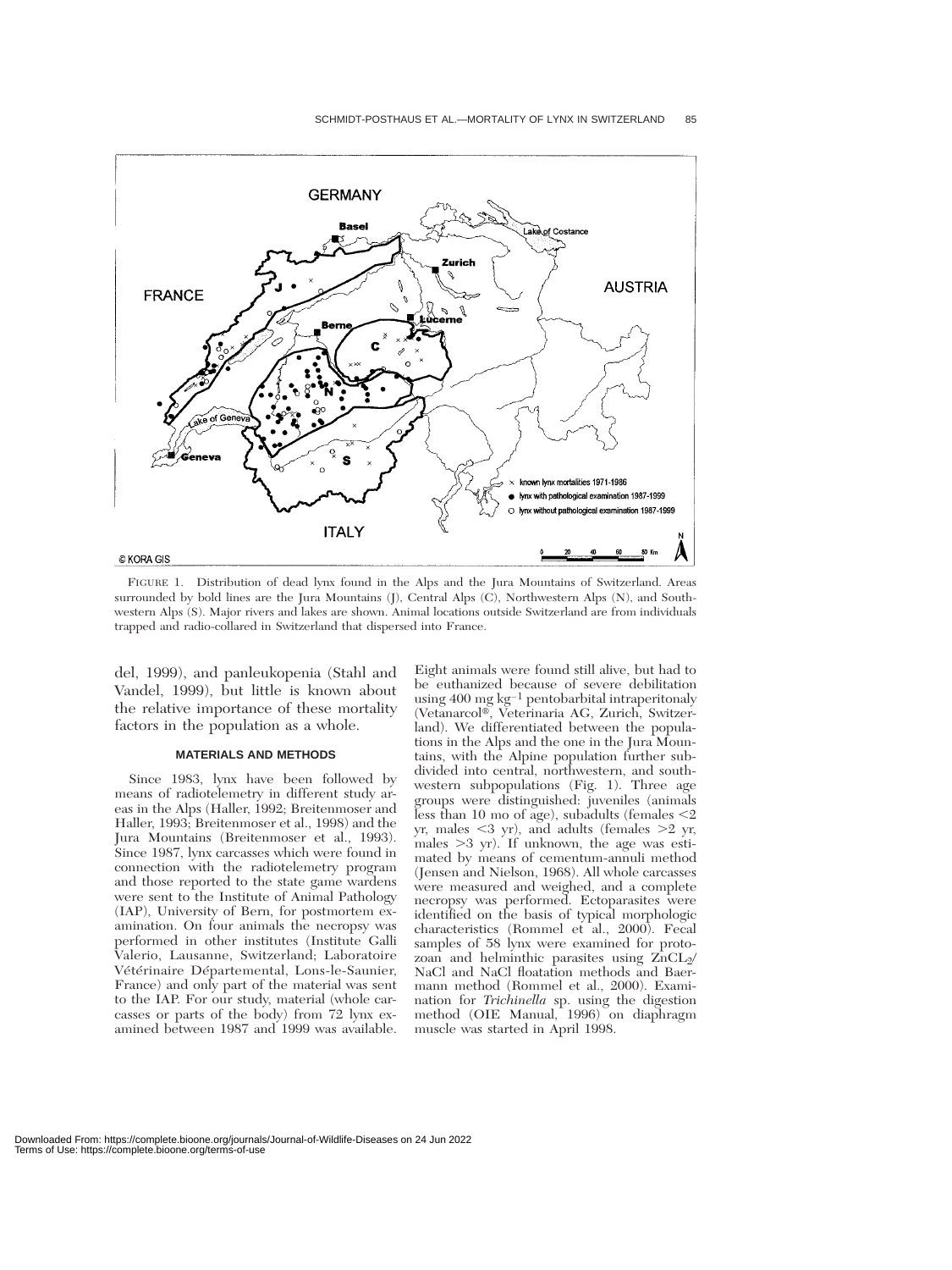

FIGURE 2. Number of lynx in Switzerland examined per year and area.

In 25 cases of suspected bacterial infections routine bacteriologic examinations were carried out according to established diagnostic techniques (Quinn et al., 1994).

In 30 cases macroscopically altered tissues were fixed in 4% buffered formalin, paraffin embedded, cut to  $5 \mu m$  slices, and stained with hematoxilin and eosin. Seven animals, which originated from areas where rabies was considered endemic at the time, were tested for rabies with a direct immunofluorescent antibody test (Dean and Abelseth, 1973). In two cases an immunohistochemical analysis for feline parvovirus and feline coronavirus was performed according to published protocols (Tammer et al., 1995).

Examined lynx were classified according to their monitoring status (radio-tagged and found by means of telemetry or found by chance), the population or subpopulation, the year of death, age, sex, and the cause of mortality.

Significance of differences between distribution of age and sex classes and between the infectious and non-infectious causes of death were tested using a Chi-square test. All statistical analyses were calculated using SYSTAT program (version 8.0, SPSS Inc. Chicago, Illinois, USA). The level of significance was set at  $P < 0.05$ .

#### **RESULTS**

#### **Origin, age, and sex data**

Submitted lynx originated from the populations in the Alps  $(n = 53)$  and the Jura Mountains  $(n = 19)$  (Fig. 1). From the Jura Mountains, 11 of 19 carcasses date

from the years 1989–92. Since then, findings were sporadic and ceased for the past 2 yr. The number of carcasses submitted from the northwestern Alps since 1994 greatly increased (Figs. 1, 2). In the late 1980s, carcasses were only occasionally reported from this part of the Alps. Except for three cases, all lynx from the Alpine population originated from the northwestern part of the Swiss Alps (Cantons of Bern, Fribourg, and Vaud). One carcass was found in the Canton of Uri (central part) and two others in the Canton of Valais (southwestern part). Compared to findings before 1989 (Fig. 1) submissions from these Alpine regions decreased sharply. This development correlates with the current size and distribution of the population as to date the main part of the alpine lynx population is located in the northwestern part of the Swiss Alps (Breitenmoser et al., 1998).

Twenty-nine (40%) of the 72 lynx examined were juvenile, 14 of 72 (19%) subadult, and 26 of 72 (36%) adult. In three animals the age could not be determined because the carcass was not complete. In all age classes the sex ratio was balanced (females/males): juveniles: 17 of 12, subadults: 8 of 6, adults: 13 of 13 ( $\chi^2$  < 3.84,  $P > 0.05$ .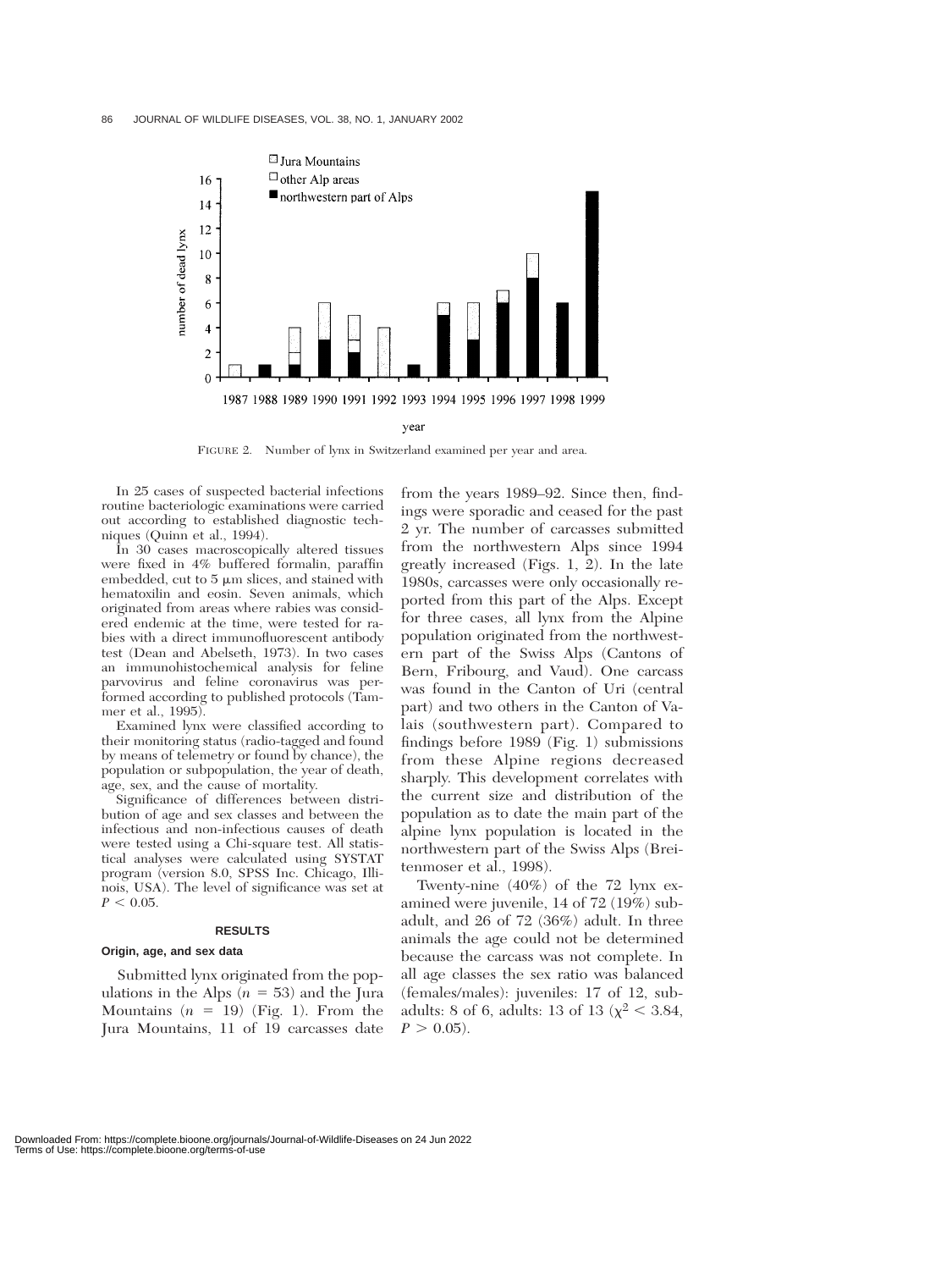

FIGURE 3. Number of lynx examined per month and age class in Switzerland.

Fifteen of the 72 examined lynx were found because they were radio-tagged. In the radio-tagged group all animals except one were subadults or adults, because juveniles were not radio-tagged.

Most of the juveniles were found from October to December with 9 of 29 (31%) found in October (Fig. 3). Four of these juveniles were orphans because their mothers had died due to vehicular collisions or poaching during the fall hunting season. Adults showed a slight peak in April (6/26). For subadult mortality, there was no distinct seasonal pattern.

Infectious diseases were determined as the actual cause of death in 13 of 72 (19%) investigated animals (Table 1). Five animals were juvenile, three subadult, and five adult, therefore the prevalence of infectious causes of mortality was similar in all age classes; 17% (5/29) in juveniles, 21% (3/14) in subadults, and 19% (5/26) in adults. Among the radio-tagged lynx, significantly more animals died because of infectious diseases (6/15) than in the group of lynx found by chance  $(7/57)$ ;  $(\chi^2 < 5.83)$ ,  $P = 0.02$ .

Among these 13 cases of infectious cause of mortality parasitic diseases were the most frequent (7/13) followed by bacterial diseases (5/13). One viral infection was diagnosed (Table 1). In 1999, five cases of severe infestation with mites were diagnosed in the northwestern part of the Alps. In two animals *Notoedres cati,* in two others *Sarcoptes scabiei,* and in one case a simultaneous infestation with both mites was diagnosed (M.-P. Ryser-Degiorgis, pers. comm.). All of these animals had a severe proliferative dermatitis with crust formation mainly on the head, trunk, and extremities and were cachectic. Two juveniles died because of an endoparasitosis with *Toxocara* sp. Both animals were cachectic with a catarrhal enteritis and a severe infestation with *Toxocara* sp. In one of these animals the endoparasitosis led to small intestinal obstruction.

Five lynx died because of bacterial infections. A purulent bronchopneumonia was diagnosed in four animals. Beta-hemolytic streptococci were isolated in two cases, *Streptococcus canis* and *Pasteurella* sp. in one case, and in one case no specific pathogenic bacteria could be isolated due to postmortem overgrowth of enteric flora. In two animals bronchopneumonia was associated with pyothorax and purulent periand epicarditis. One animal had an additional ascending urinary tract infection with hemolytic *Eschericia coli* leading to a purulent cystitis and pyelonephritis. One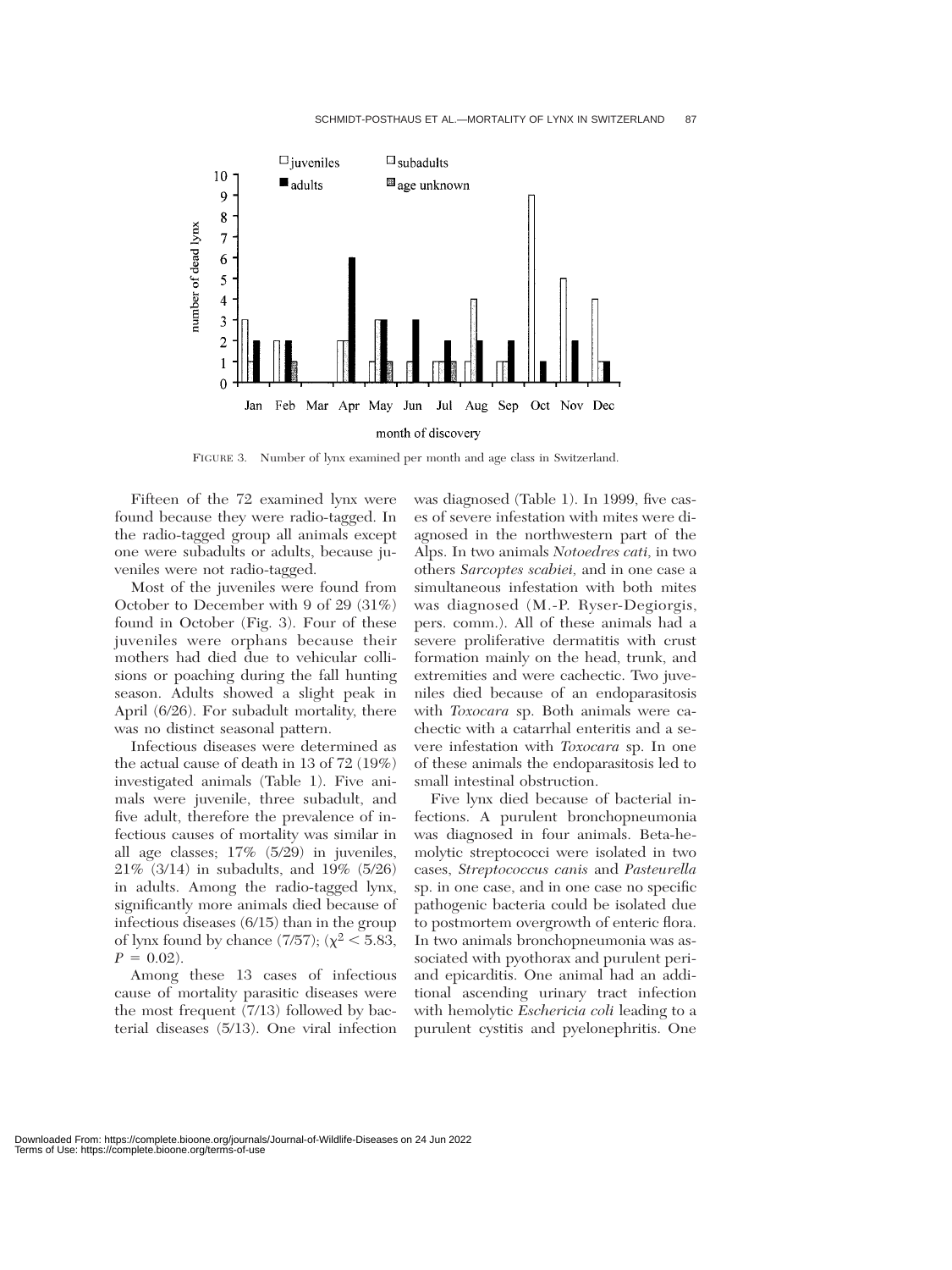|                            | Swiss Alps     |                  |                |                     |                | Jura Mountains |                        |      |                             |                |                |
|----------------------------|----------------|------------------|----------------|---------------------|----------------|----------------|------------------------|------|-----------------------------|----------------|----------------|
|                            | Juve-<br>niles | Subadults Adults |                | Age<br>un-<br>known | Total          | Juve-          | niles Subadults Adults |      | Age<br>$un-$<br>known       | Total          | Total          |
| Infectious diseases        | 5              | 2(2)             | 4(1)           |                     | 11(3)          | 1              | 1(1)                   | 2(2) |                             | 4(3)           | 15(6)          |
| Parasitic                  | $\mathbf{2}$   | 1(1)             | 3(1)           |                     | 6(2)           | 1              |                        |      |                             | 1              | 7(2)           |
| Bacterial                  | $\mathfrak{2}$ | 1(1)             |                |                     | 3(1)           |                |                        | 2(2) |                             | $\overline{2}$ | 5(3)           |
| Viral                      |                |                  |                |                     |                |                | 1(1)                   |      |                             | 1(1)           | 1(1)           |
| Unknown                    | 1              |                  | $\mathbf{1}$   |                     | $\mathfrak{2}$ |                |                        |      |                             |                | $\mathfrak{2}$ |
| Noninfectious              |                |                  |                |                     |                |                |                        |      |                             |                |                |
| diseases                   | 17             | 6                | 12             |                     | 35             | 3              | $\overline{5}$         | 6    | 1                           | 15             | 50(8)          |
| Traffic accident           | 1              | 3                | $\mathfrak{2}$ |                     | 6              | 1              | $\overline{4}$         | 3    | 1                           | 9              | 15             |
| Illegal killing            | 3              | 1                |                |                     | $\overline{4}$ |                |                        | 2(2) | $\overbrace{\hspace{15em}}$ | 2(2)           | 6(2)           |
| Starvation                 | 4(1)           |                  |                |                     | 4(1)           |                |                        |      |                             |                | 4(1)           |
| Obstipation                | 1              |                  | 1              |                     | $\mathfrak{2}$ |                |                        |      |                             |                | $\mathfrak{2}$ |
| Legally shot               |                |                  | 3(1)           |                     | 3(1)           |                |                        |      |                             |                | 3(1)           |
| Miscellaneous <sup>a</sup> |                | $\mathfrak{2}$   | 3(2)           |                     | 5(2)           | 1              |                        |      |                             | 1              | 6(2)           |
| Unknown                    | 8              |                  | 3              |                     | 11             | 1              | 1                      | 1    |                             | 3              | 14(2)          |
| Unknown cause              | 3              |                  | 2(1)           | $\mathfrak{2}$      | 7(1)           |                |                        |      |                             |                | 7(1)           |

TABLE 1. Causes of mortality in free-ranging lynx in Switzerland. Distinguished are infectious and noninfectious diseases for different age groups. The number of radio-tagged animals are given in parentheses.

<sup>a</sup> Two subadults from the Swiss Alps were killed in a trap or were drowned. One adult lynx fell down a steep rock, one was killed in an intraspecific fight, and one radio-tagged animal died during anesthesia. One juvenile animal originating from the Jura Mountains was killed by a dog attack.

lynx had developed a purulent alveolarperiostitis from a broken canine tooth with subsequent septicemia and acute necrotizing lesions in most organs. Beta-hemolytic streptococci were isolated from liver, spleen, lymph nodes, kidney, and lung.

One radio-tagged subadult female from the Jura Mountains showed a severe, diffuse, acute fibrino-necrotizing gastroenteritis. Immunohistochemically, antibodies directed against feline parvovirus antigen reacted positive in small intestinal epithelial cells.

Overall, 74% of all analyzed animals (43/ 58) had parasites. In 67% (39/58) endoparasites in the gastrointestinal tract, the lung, or the skeletal muscles and in 16% (9/58) ectoparasites were diagnosed. Among the endoparasites, *Toxocara* sp. was most frequently found (23/58). Additionally, *Taenia* sp. (3/58), *Trichuris* sp. (5/ 58), *Capillaria* sp. (5/58), *Uncinaria* sp. (1/ 58), *Nematodirus* sp. (1/58), *Toxascaris leonina* (1/58), ascarids which could not further be identified (3/58), and coccidia (7/58) were diagnosed. In five cases (9%)

infection with *Aelurostrongylus abstrusus* was found. In only one animal this resulted in a multifocal, mild, granulomatous pneumonia which was interpreted as an incidental finding.

Six of 20 lynx (30%) tested for *Trichinella* sp. were positive. All these animals were subadults or adults.

Ectoparasites included *Notoedres cati* (3), *Sarcoptes scabiei* (3) mentioned above, as well as *Otodectes cynotis* (1), and unidentified fleas (7), and ticks (4).

None of the seven lynx tested for rabies was positive.

#### **Non-infectious diseases**

Noninfectious causes of mortality were determined in 52/72 lynx (72%) and are summarized in Table 1. Except in 1999, these were the most common causes of mortality (Fig. 4). Noninfectious causes of mortality were diagnosed in 72% (21/29) of juvenile, 78% (11/14) of subadult, and 69% (18/26) of adult lynx.

Seventy-seven per cent (44/57) of all non radio-tagged subadult and adult ani-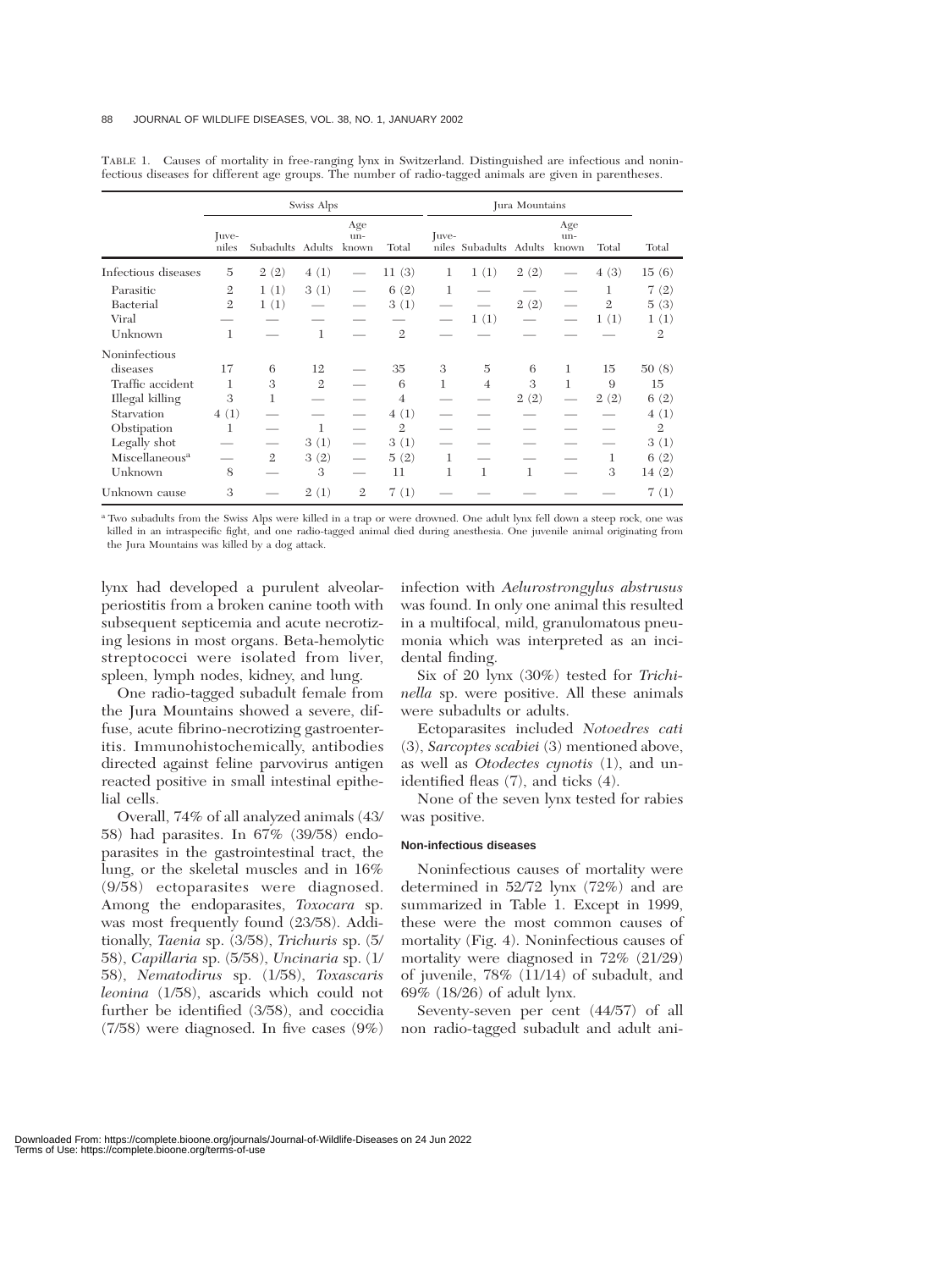

FIGURE 4. Distribution of causes of mortality of lynx in Switzerland 1987–99.

mals died of non-infectious causes. Fortyeight per cent (21/44) of these were human-caused, most frequently vehicular collisions (15/44; 34%). Four lynx (9%) were poached. Three adults of this group were legally shot by state game wardens because they were mainly preying upon domestic sheep. In three cachectic juveniles starvation was considered the final cause of death as no other signs of underlying disease were found. All these animals were known to be orphans and appeared in human settlements searching for food.

In contrast, fewer radio-tagged animals died due to non-infectious causes (8/15; 53%). None of these died because of a vehicular collision. Two were poached (Table 1).

In seven animals the cause of death remained undetermined. One adult died from an acute necrotizing pancreatitis with fibrinous and plasmacellular serositis. Neither other lesions nor antigens of feline coronavirus were detected. In one juvenile severe metastatic calcification in lung, kidney, and vessels in all organs concomitantly with a mild membranous glomerulonephritis was present. However the etiology of these lesions could not be determined. In five cases no diagnosis was achieved because of severe postmortem autolysis or incompleteness of submitted carcasses.

## **DISCUSSION**

Veterinary evaluation generally has been recommended for monitoring of reintroduced populations (IUCN, 1998). Postmortem examinations of mortalities should be an integral part of any monitoring program. Information about the distribution, significance, and trends of mortality causes is valuable for any management program, particularly in cases of small, endangered populations.

In this study 18/26 resident adults died of non-infectious causes. All of these animals were still of reproductive age, and it is unknown whether the population is able to compensate for these losses. If the turnover is too high and if the total number of animals is small, the population may not be able to survive in the long term (Lacy, 1992, 1997; Franklin and Frankham, 1998). In contrast to juvenile mortality, mortality rates among adults should remain low in a stable population of longliving, solitary animals. A high rate of adult mortality could threaten the long-term survival of the two populations in Switzerland. Our results correspond with the findings of Stahl and Vandel (1999) who also found a high mortality rate among adult and subadult lynx in France. These authors also determined that mortality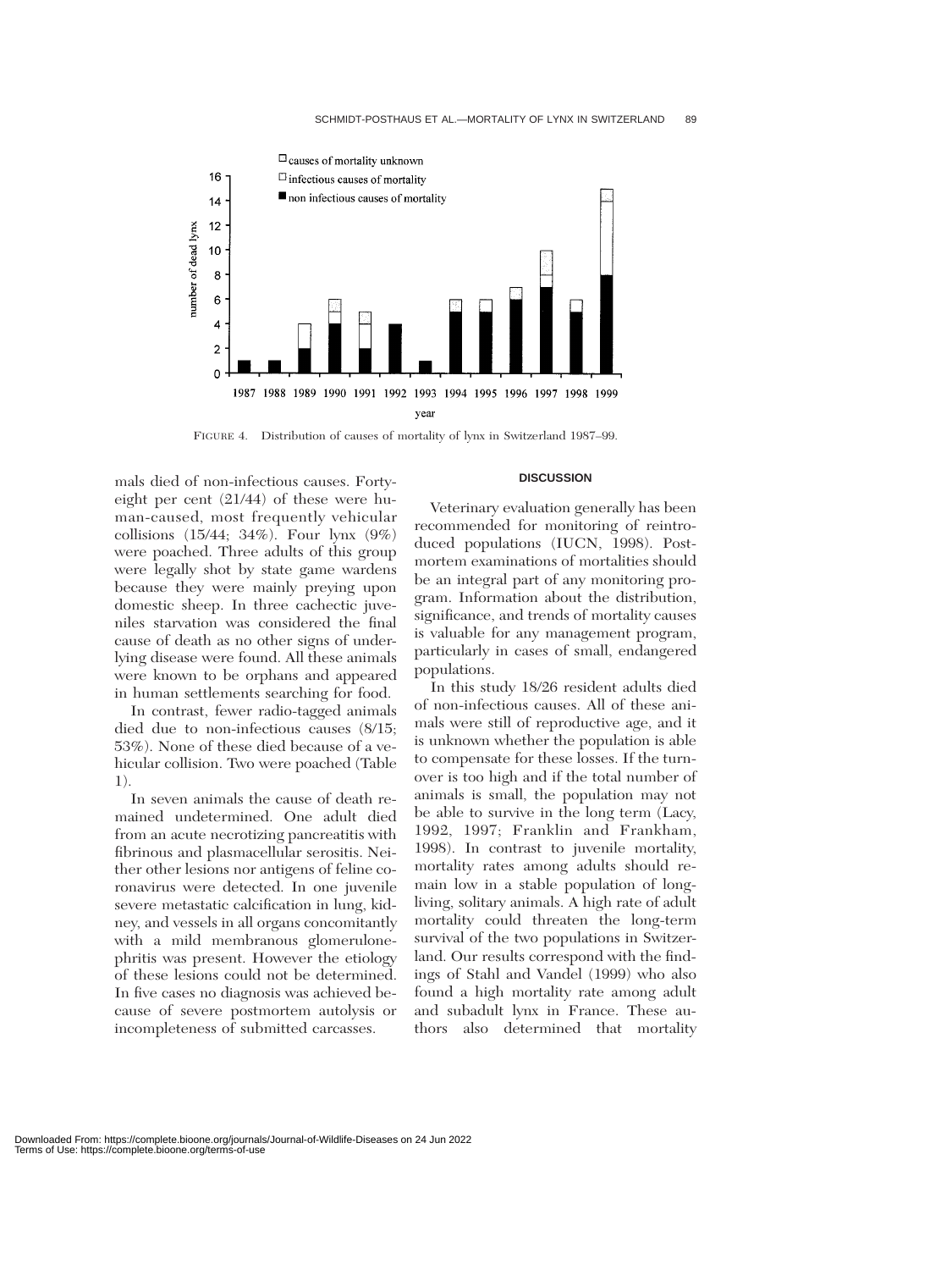among adults and subadults was more frequently human-related than in juveniles. This is in contrast to our study, where the distribution of causes of mortality among the age classes was balanced. However, because poaching in subadults and adults (juveniles were not radio-tagged) is relatively higher in radio-tagged animals than in animals found by chance, we hypothesize that poaching has a much more important role in the overall mortality of lynx in Switzerland than was apparent in this study.

In our study, the distribution of causes of mortality clearly differed between the radio-tagged animals and the animals found by chance. We assume that radiotagged animals represent better the actual situation in the wild because all of these lynx were found independent of the cause of death. Among the animals found by chance, road kills were most likely to be reported. In contrast, infectious diseases as well as illegal killings were likely to be under-represented in the overall group of animals sent in for examination. Based upon our data from radio-tagged animals, 40% died due to infections.

In small populations continuously threatened by non-infectious causes like vehicular collisions and poaching, even few cases of fatal infectious diseases could severely affect the population. Wild lynx are susceptible to diseases common in domestic cats or red foxes (*Vulpis vulpis*). Foxes and domestic cats are casual prey of lynx (Jobin et al., 2001), hence disease transmission is possible. In our study we diagnosed one animal with panleukopenia and five animals with *Notoedres cati* and/ or *Sarcoptes scabiei* infestations. All cases of mange were diagnosed in 1999. Sarcoptic mange has been endemic in red fox populations in southern Switzerland and only recently has developed to epidemic foci north of the Alps (Wandeler et al., 1985; C. Fischer, pers. comm.), potentially increasing the risk of transmission to lynx.

Infectious diseases have seldom been described to cause population decline in free-ranging large carnivores (Murray et

al., 1999). These declines are mainly reported to correlate with larger sympatric populations of domestic or other freeranging carnivores (Kat et al., 1995; Roelke-Parker et al., 1996; Ballard and Krausman, 1997). Viral diseases like rabies and canine distemper played the major role. Most of the affected species (Weiler et al., 1995; Ballard and Krausmann, 1997; Alexander and Appel, 1994; Kat et al., 1995; Holzman et al., 1992; Roelke-Parker et al., 1996) were group-living animals. In contrast, lynx are solitary (Breitenmoser et al., 1993), and therefore an epidemic is less likely. Nevertheless, the five mange cases in 1999 demonstrate that in the Swiss population infectious diseases may suddenly become important and consequently, veterinary screening should continue. In this study one case of panleukopenia was diagnosed in 1989. Since then, no other cases of viral infections were detected; however, because no serologic surveys were performed, the epidemiologic situation of viral infections of lynx in Switzerland is unclear.

Finally, effects of disease may be aggravated when combined with other factors, such as malnutrition, stress, or inbreeding (O'Brien et al., 1985; Ullrey, 1993; Lloyd, 1995). This was described in cheetah and black-footed ferret populations (O'Brien and Evermann, 1988), but the importance of this interaction in free-ranging animals is unclear. As the lynx populations in Switzerland are still isolated and have developed out of a few animals released in the early 1970s, we suspect that genetic diversity in the Swiss lynx populations is small. Further investigations of the genetic structure of these populations are in progress (G. Obexer-Ruff, unpubl. data).

To summarize, our results provide important data about distribution of wild lynx populations in Switzerland and the main factors threatening their survival. We also showed that systematic postmortem investigation of endangered species, as the Eurasian lynx, is indeed a valuable part of a wildlife-monitoring program.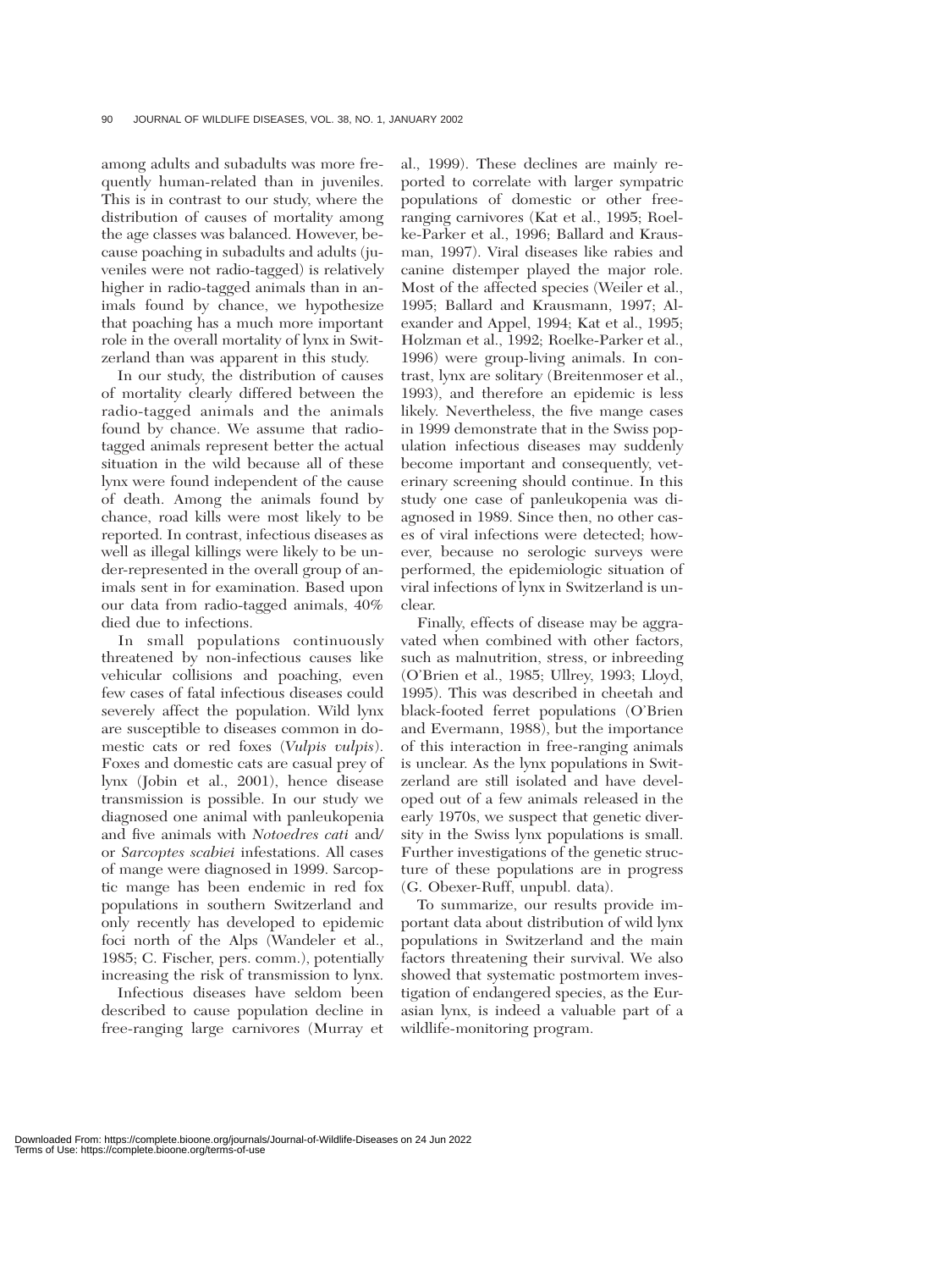#### **ACKNOWLEDGMENTS**

Thanks are due to A. Kipar for providing immunohistochemical tests for feline parvovirus and coronavirus. Authors also thank P. Boujon, and M. Morand, who necropsied five of the lynx. We also thank members of the Centre for Fish and Wildlife Health team who were involved in the necropsies of some of the lynx. Bacteriologic and parasitologic examinations were performed by the Institute of Bacteriology, University of Bern and the Institute of Parasitology, University of Bern. M. P. Ryser-Degiorgis and the group of the National Veterinary Institute, Uppsala, Sweden, identified the mites. We are grateful to P. Girling for helpful comments and English corrections. The Federal Office of the Environment, Forests and Landscape (FOEFL), Bern, Switzerland supported this study.

#### **LITERATURE CITED**

- ALEXANDER, K. A., AND M. J. G. APPEL. 1994. African wild dogs (*Lycaon pictus*) endangered by a canine distemper epizootic among domestic dogs near the Masai Mara National Reserve, Kenya. Journal of Wildlife Diseases 30: 481–485.
- BALLARD, W. B., AND P. R. KRAUSMAN. 1997. Occurrence of rabies in wolves of Alaska. Journal of Wildlife Diseases 33: 242–245.
- BREITENMOSER, U. 1998. Large predators in the alps: The fall and rise of man's competitors. Biological Conservation 83: 279–289.
- , AND C. BREITENMOSER-WÜRSTEN. 1990. Status, conservation needs and re-introduction of the lynx *Lynx lynx* in Europe. Nature and Environment Series, No. 45. Council of Europe, Strasbourg, Austria, 43 pp.
- , AND H. HALLER. 1993. Pattern of predation by reintroduced European lynx in the Swiss Alps. The Journal of Wildlife Management 57: 135– 144.
- , C. BREITENMOSER-WÜRSTEN, AND S. CAPT. 1998. Re-introduction and present status of the lynx (*Lynx lynx*) in Switzerland. Hystrix 10: 17– 30.
- , P. KACZENSKY, M. DÖTTERER, C. BREITEN-MOSER-WÜRSTEN, S. CAPT, F. BERNHART, AND M. LIBEREK. 1993. Spatial organisation and recruitment of lynx (*Lynx lynx*) in a re-introduced population in the Swiss Jura Mountains. Journal of Zoology 231: 449–464.
- DEAN, D. J., AND M. K. ABELSETH. 1973. The flourescent antibody test. *In* Laboratory techniques in rabies, M. M. Kaplan, and H. Koprpwski (eds.). World Health Organization, Geneva, Switzerland, pp. 87–102.
- EIBERLE, K. 1972. Lebensweise und Bedeutung des Luchses in der Kulturlandschaft. Mammalia de-

picta (Beiheft zur Zeitschrift für Säugetierkunde) 8: 1–65.

- FRANKLIN, I. R., AND R. FRANKHAM. 1998. How large must populations be to retain evolutionary potential? Animal Conservation 1: 69–73.
- HALLER, H. 1992. Zur Ökologie des Luchses (Lynx *lynx*) im Verlauf seiner Wiederansielung in den Walliser Alpen. Mammalia depicta (Beiheft zur Zeitschrift für Säugetierkunde) 15: 1–62.
- HEIDT, G. A., R. A. RUCKER, M. L. KENNEDY, AND M. E. BAEYENS. 1988. Hematology, intestinal parasites, and selected disease antibodies from a population of bobcats. Journal of Wildlife Diseases 24: 80–183.
- HOLZMAN, S. J., M. J. CONROY, AND W. R. DAVID-SON. 1992. Diseases, parasites and survival of coyotes in south-central Georgia. Journal of Wildlife Diseases 28: 572–580.
- IUCN/SCC RE-INTRODUCTION SPECIALIST GROUP. 1998. IUCN Guidelines for Re-introductions. IUCN, Gland, Switzerland, 10 pp.
- JENSEN, B., AND L. B. NIELSEN. 1968. Age determination in the red fox (*Vulpes vulpes* L.) from canine tooth sections. Danish Reviews of Game Biology 5: 1–15.
- JOBIN, A., P. MOLINARI, AND U. BREITENMOSER. 2001. Prey spectrum, prey preference and consumption rates of Eurasian lynx in the Swiss Jura Mountains. Acta Therioligica, 42: In press.
- KAT, P. W., K. A. ALEXANDER, J. S. SMITH, AND L. MUNSON. 1995. Rabies and african wild dogs in Kenya. Proceedings of the Royal Society of London. Series B: Biological Sciences 262: 229–233.
- LACY, R. C. 1992. The effects of inbreeding on isolated populations: Are minimum viable population sizes predictable? *In* Conservation Biology The theory and practice of nature conservation preservation and management, P. L. Fielder, and S. K. Jain (eds.). Capman and Hall New York, New York, pp. 277–296.
- . 1997. Importance of genetic variation to the viability of mammalian populations. Journal of Mammalogy 78: 320–335.
- Lloyd, S. 1995. Environmental influences on host immunity. *In* Ecology of infectious diseases in natural populations, B. T. Grenfell, and A. P. Dobson (eds.). Cambridge University Press, Cambridge, UK, pp. 327–361.
- MATJUSCHKIN, E. N. 1978. Konkurrenten und Feinde, Krankheiten und Parasiten. *In* Der Luchs *Lynx lynx* E. N. Matjuschkin (ed.). Neue Brehm-Bücherei, Wittenberg Lutherstadt, pp. 130-134.
- MÖRNER T. 1992. Sarcoptic mange in Swedish wildlife. Revue Scientifique et Technique 11: 1115– 1121.
- MURRAY, D. L., A. K. CYNTHIA, F. E. JAMES, AND K. F. TODD. 1999. Infectious disease and the conservation of free-ranging large carnivores. Animal Conservation 2: 241–254.
- O'BRIEN, S. J., M. E. ROELKE, L. MARKER, A. NEW-